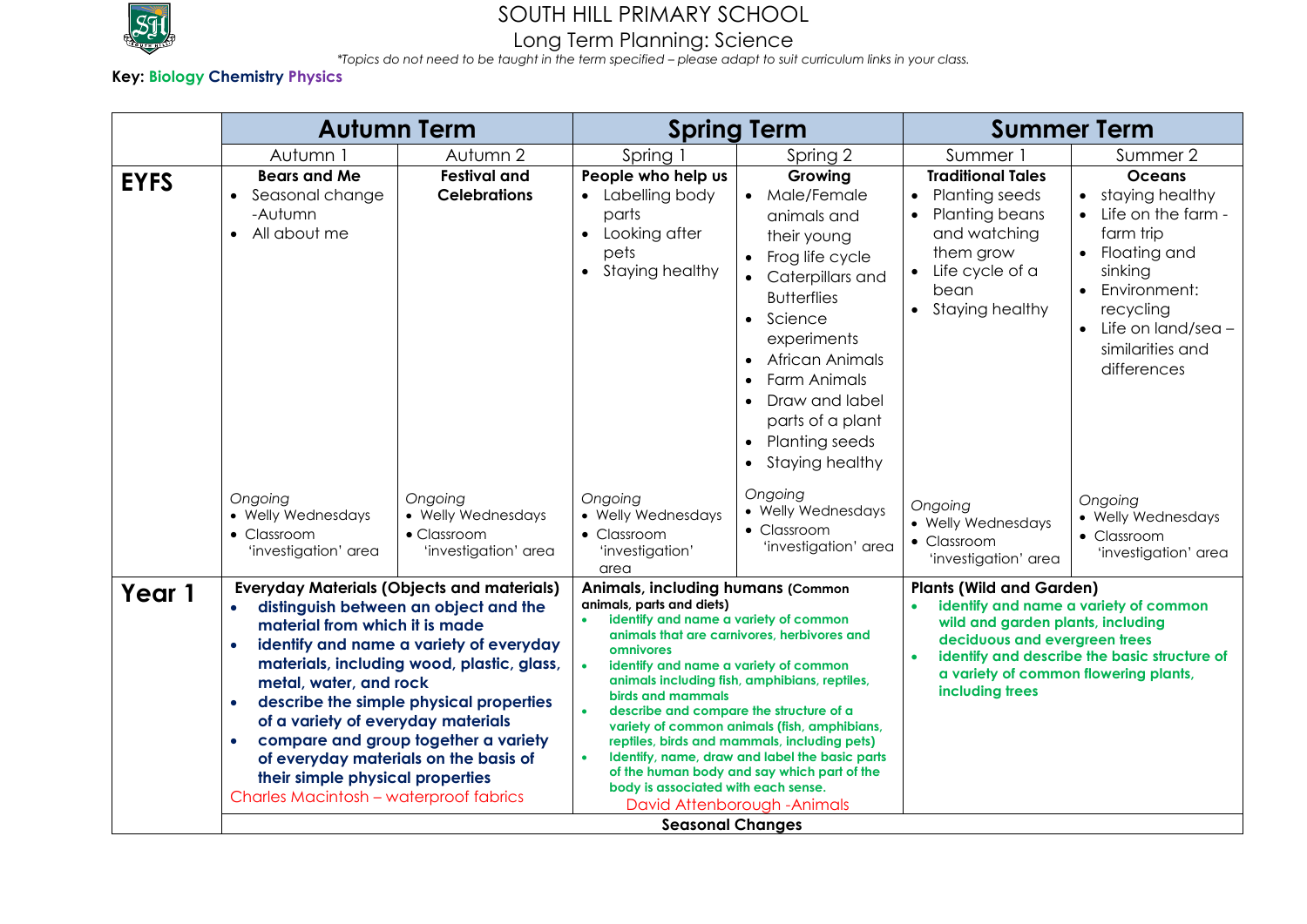

Long Term Planning: Science

|                                         | Observe changes across the four seasons, observe and describe weather associated with the seasons and how day length varies.                                                                                                                                                                                                                                                                                                                                                                                                                                    |                                                                                                                                                                                                                                                                                                                                                                                                                                         |                                                                                                                                                                                                                                                                                                          |                                                                                                                                                                                                                                                                                                                                                                                                                                                                                                                                                                                                                                                                                                                                                                                  |  |
|-----------------------------------------|-----------------------------------------------------------------------------------------------------------------------------------------------------------------------------------------------------------------------------------------------------------------------------------------------------------------------------------------------------------------------------------------------------------------------------------------------------------------------------------------------------------------------------------------------------------------|-----------------------------------------------------------------------------------------------------------------------------------------------------------------------------------------------------------------------------------------------------------------------------------------------------------------------------------------------------------------------------------------------------------------------------------------|----------------------------------------------------------------------------------------------------------------------------------------------------------------------------------------------------------------------------------------------------------------------------------------------------------|----------------------------------------------------------------------------------------------------------------------------------------------------------------------------------------------------------------------------------------------------------------------------------------------------------------------------------------------------------------------------------------------------------------------------------------------------------------------------------------------------------------------------------------------------------------------------------------------------------------------------------------------------------------------------------------------------------------------------------------------------------------------------------|--|
| Year 2                                  | <b>Animals including humans</b><br>(Growth, survival and health)<br>notice that animals, including humans,<br>$\bullet$<br>have offspring which grow into adults<br>find out about and describe the basic<br>$\bullet$<br>needs of animals, including humans, for<br>survival (water, food and air)<br>describe the importance for humans of<br>exercise, eating the right amounts of<br>different types of food, and hygiene.                                                                                                                                  | Uses of everyday materials (Materials for<br>different uses)<br>identify and compare the suitability<br>of a variety of everyday materials,<br>including wood, metal, plastic, glass,<br>brick, rock, paper and cardboard for<br>particular uses<br>find out how the shapes of solid<br>$\bullet$<br>objects made from some materials<br>can be changed by squashing,<br>bending, twisting and stretching<br>John McAdam-building roads | <b>Plants (Seeds and</b><br>bulbs)<br>observe and<br>$\bullet$<br>describe how<br>seeds and bulbs<br>grow into mature<br>plants<br>find out and<br>$\bullet$<br>describe how<br>plants need<br>water, light and<br>a suitable<br>temperature to<br>grow and stay<br>healthy<br>David Bellamy -<br>Plants | Living things and their<br>habitats (Living, dead,<br>never alive, habitats)<br>• explore and compare<br>the differences<br>• between things that are<br>living, dead, and things<br>that have never been<br>alive<br>• identify that most living<br>things live in habitats to<br>which they are suited<br>and describe how<br>different habitats<br>provide for the basic<br>needs of different kinds<br>of animals and plants,<br>and how they depend<br>on each other<br>· identify and name a<br>variety of plants and<br>animals in their<br>habitats, including<br>micro-habitats<br>• describe how animals<br>obtain their food from<br>plants and other<br>animals, using the idea<br>of a simple food chain,<br>and identify and name<br>different sources of<br>food. |  |
|                                         |                                                                                                                                                                                                                                                                                                                                                                                                                                                                                                                                                                 |                                                                                                                                                                                                                                                                                                                                                                                                                                         |                                                                                                                                                                                                                                                                                                          |                                                                                                                                                                                                                                                                                                                                                                                                                                                                                                                                                                                                                                                                                                                                                                                  |  |
| Working<br>scientifically<br>In Y1 & Y2 | In Years 1 and 2, pupils should be taught to use the following practical scientific methods, processes and skills through the teaching of the POS content:<br>asking simple questions and recognising that they can be answered in different ways<br>$\bullet$<br>observing closely, using simple equipment<br>$\bullet$<br>performing simple tests<br>$\bullet$<br>identifying and classifying<br>$\bullet$<br>using their observations and ideas to suggest answers to questions<br>Gathering and recording data to help in answering questions.<br>$\bullet$ |                                                                                                                                                                                                                                                                                                                                                                                                                                         |                                                                                                                                                                                                                                                                                                          |                                                                                                                                                                                                                                                                                                                                                                                                                                                                                                                                                                                                                                                                                                                                                                                  |  |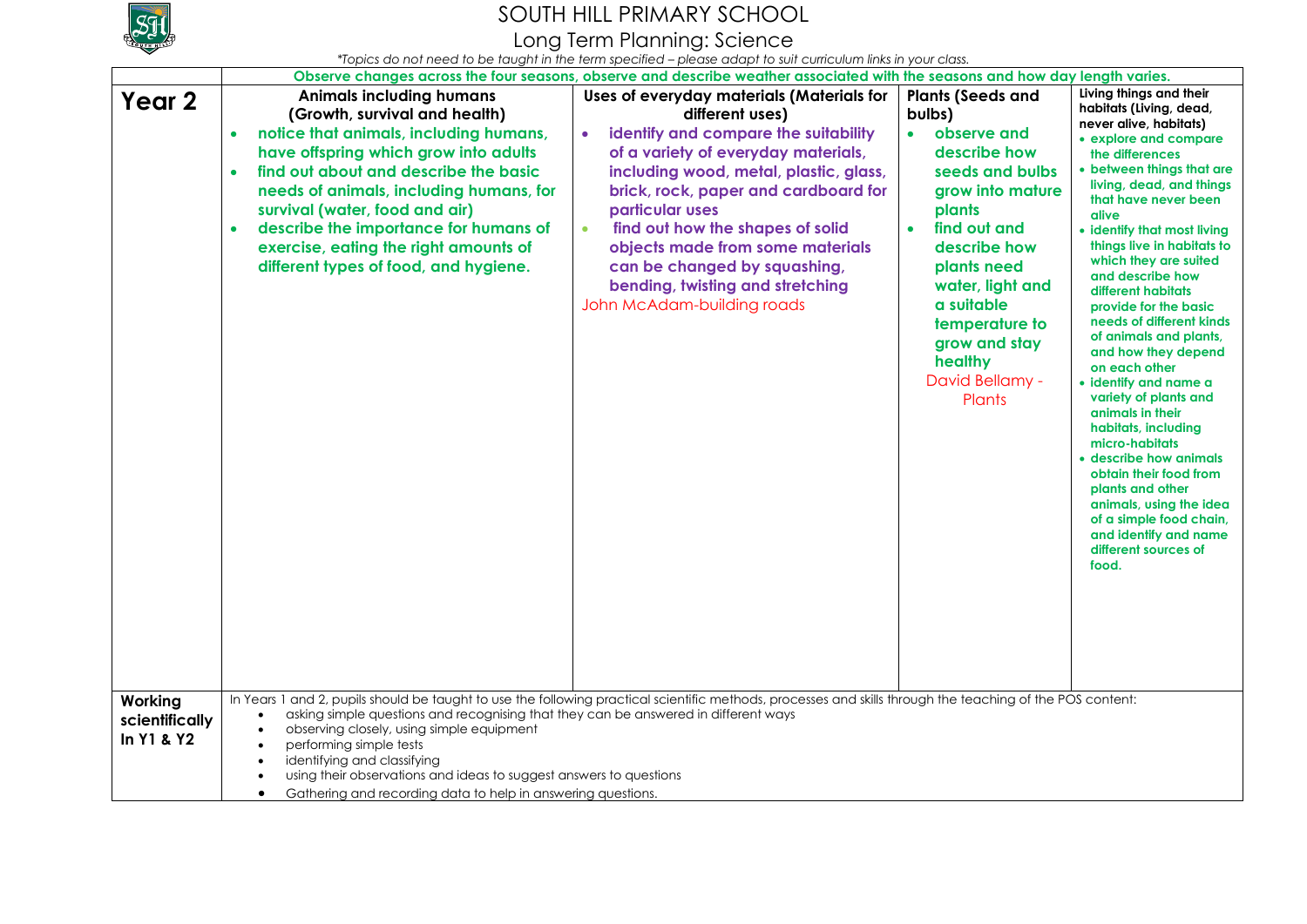

Long Term Planning: Science

| Year <sub>3</sub> | Rocks (Rock types,<br>fossils and soil)<br>compare and<br>group together<br>different kinds of<br>rocks on the<br>basis of their<br>appearance and<br>simple physical<br>properties<br>describe in<br>$\bullet$<br>simple terms how<br>fossils are formed<br>when things that<br>have lived are<br>trapped within<br>rock<br>recognise that<br>$\bullet$<br>soils are made<br>from rocks and<br>organic matter.<br>Mary Anning - Fossils. | <b>Forces and Magnets</b><br>(Movement and<br><b>Magnets)</b><br>compare how<br>things move on<br>different surfaces<br>notice that some<br>forces need<br>contact between<br>two objects, but<br>magnetic forces<br>can act at a<br>distance<br>observe how<br>magnets attract or<br>repel each other<br>and attract some<br>materials and not<br><b>others</b><br>compare and<br>group together a<br>variety of<br>everyday materials<br>on the basis of<br>whether they are<br>attracted to a<br>magnet, and<br>identify some<br>magnetic<br>materials<br>describe magnets<br>as having two<br>poles<br>predict whether<br>two magnets will<br>attract or repel<br>each other,<br>depending on<br>which poles are<br>facing.<br>John Dunlop - Tyres<br>John Mc Adam - Road | <b>Light (Shadows and</b><br>reflection)<br>recognise that<br>$\bullet$<br>they need light<br>in order to see<br>things and that<br>dark is the<br>absence of<br>light<br>notice that light<br>is reflected<br>from surfaces<br>recognise that<br>light from the<br>sun can be<br>dangerous and<br>that there are<br>ways to protect<br>their eyes<br>recognise that<br>shadows are<br>formed when<br>the light from a<br>light source is<br>blocked by a<br>solid object<br>find patterns in<br>the way that<br>the size of<br>shadows<br>change.<br>Alhazen - Study of<br>Light and Vision. | Plants (Parts of plant and growth)<br>identify and describe the functions of<br>different parts of flowering plants:<br>roots, stem/trunk, leaves and flowers<br>life and growth (air, light, water,<br>investigate the way in which water is<br>transported within plants<br>$\bullet$<br>explore the part that flowers play in<br>the life cycle of flowering plants,<br>including pollination, seed formation<br>and seed dispersal | explore the requirements of plants for<br>nutrients from soil, and room to grow)<br>and how they vary from plant to plant | <b>Animals including</b><br>humans (Food, diet<br>skeletons and<br>muscles)<br>identify that<br>animals,<br>including<br>humans, need<br>the right types<br>and amount of<br>nutrition, and<br>that they cannot<br>make their own<br>food; they get<br>nutrition from<br>what they eat<br>identify that<br>$\bullet$<br>humans and<br>some other<br>animals have<br>skeletons and<br>muscles for<br>support,<br>protection and<br>movement. |
|-------------------|-------------------------------------------------------------------------------------------------------------------------------------------------------------------------------------------------------------------------------------------------------------------------------------------------------------------------------------------------------------------------------------------------------------------------------------------|-------------------------------------------------------------------------------------------------------------------------------------------------------------------------------------------------------------------------------------------------------------------------------------------------------------------------------------------------------------------------------------------------------------------------------------------------------------------------------------------------------------------------------------------------------------------------------------------------------------------------------------------------------------------------------------------------------------------------------------------------------------------------------|-----------------------------------------------------------------------------------------------------------------------------------------------------------------------------------------------------------------------------------------------------------------------------------------------------------------------------------------------------------------------------------------------------------------------------------------------------------------------------------------------------------------------------------------------------------------------------------------------|----------------------------------------------------------------------------------------------------------------------------------------------------------------------------------------------------------------------------------------------------------------------------------------------------------------------------------------------------------------------------------------------------------------------------------------|---------------------------------------------------------------------------------------------------------------------------|---------------------------------------------------------------------------------------------------------------------------------------------------------------------------------------------------------------------------------------------------------------------------------------------------------------------------------------------------------------------------------------------------------------------------------------------|
| Year 4            | <b>Electricity (Circuits</b><br>and Components)                                                                                                                                                                                                                                                                                                                                                                                           | Sound                                                                                                                                                                                                                                                                                                                                                                                                                                                                                                                                                                                                                                                                                                                                                                         |                                                                                                                                                                                                                                                                                                                                                                                                                                                                                                                                                                                               | <b>States of Matter</b><br>(Solid, liquid & Gases)                                                                                                                                                                                                                                                                                                                                                                                     | Animals, including<br><b>Humans</b>                                                                                       | Living things and<br>their habitats                                                                                                                                                                                                                                                                                                                                                                                                         |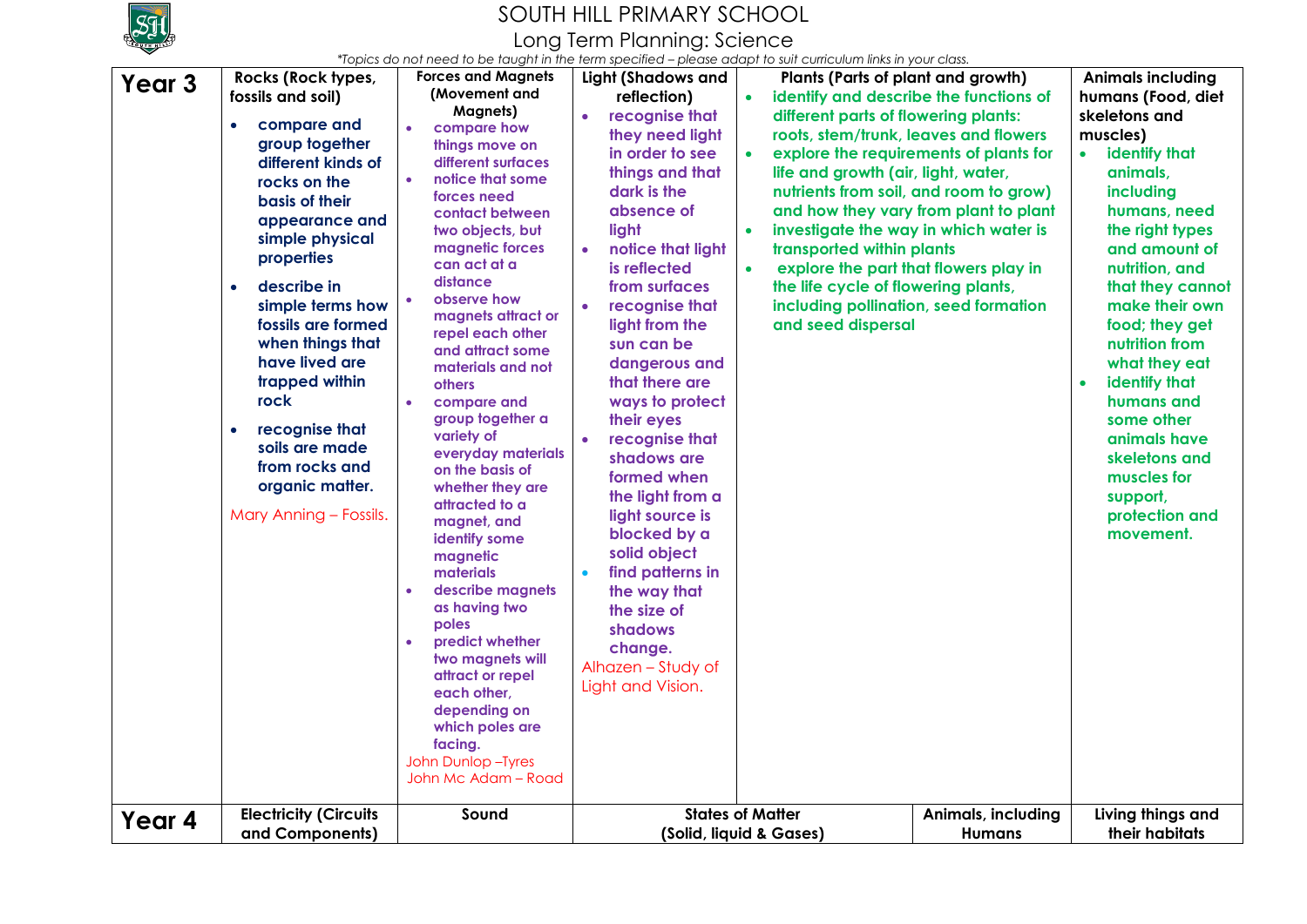

Long Term Planning: Science

*\*Topics do not need to be taught in the term specified – please adapt to suit curriculum links in your class.*

| Working                      | identify common<br>$\bullet$<br>appliances that<br>run on electricity<br>construct a<br>$\bullet$<br>simple series<br>electrical circuit,<br>identifying and<br>naming its basic<br>parts, including<br>cells, wires,<br>bulbs, switches<br>and buzzers<br>identify whether<br>$\bullet$<br>or not a lamp will<br>light in a simple<br>series circuit.<br>based on<br>whether or not<br>the lamp is part<br>of a complete<br>loop with a<br>battery<br>recognise that a<br>$\bullet$<br>switch opens<br>and closes a<br>circuit and<br>associate this<br>with whether or<br>not a lamp lights<br>in a simple series<br>circuit<br>recognise some<br>$\bullet$<br>common<br>conductors and<br>insulators, and<br>associate metals<br>with being good<br>conductors. | (Vibrations and<br>features)<br>identify how<br>$\bullet$<br>sounds are<br>made,<br>associating them<br>with something<br>vibrating<br>recognise that<br>$\bullet$<br>vibrations from<br>sounds travel<br>through a<br>medium to the<br>ear<br>$\bullet$<br>find patterns in<br>the pitch of a<br>sound and<br>features of the<br>object that<br>produced it<br>find patterns<br>$\bullet$<br>between the<br>volume of a<br>sound and the<br>strength of the<br>vibrations that<br>produced it<br>recognise that<br>$\bullet$<br>sounds get<br>fainter as the<br>distance from<br>the sound source<br>increases.<br>Alexander Bell -<br>Sound | compare and group materials<br>$\bullet$<br>together, according to whether they<br>are solids, liquids or gases<br>observe that some materials change<br>state when they are heated or cooled,<br>and measure or research the<br>temperature at which this happens in<br>degrees Celsius (°C)<br>identify the part played by<br>$\bullet$<br>evaporation and condensation in the<br>water cycle and associate the rate of<br>evaporation with temperature.<br>Spencer Silver - Materials - Post it notes<br>In Y 3 and Y4, pupils should be taught to use the following practical scientific methods, processes and skills through the teaching of the POS content: | (Digestion, teeth and<br>food chain)<br>describe the<br>$\bullet$<br>simple<br>functions of<br>the basic parts<br>of the<br>digestive<br>system in<br>humans<br>identify the<br>$\bullet$<br>different types<br>of teeth in<br>humans and<br>their simple<br>functions<br>construct and<br>$\bullet$<br>interpret a<br>variety of food<br>chains,<br>identifying<br>producers,<br>predators and<br>prey. | (Classification &<br>human effects on the<br>environment)<br>recognise that<br>$\bullet$<br>living things can<br>be grouped in a<br>variety of ways<br>explore and use<br>$\bullet$<br>classification<br>keys to help<br>group, identify<br>and name a<br>variety of living<br>things in their<br>local and wider<br>environment<br>recognise that<br>$\bullet$<br>environments<br>can change and<br>that this can<br>sometimes pose<br>dangers to living<br>things.<br>Jane Goodall-<br>Study of<br>Chimpanzees. |
|------------------------------|--------------------------------------------------------------------------------------------------------------------------------------------------------------------------------------------------------------------------------------------------------------------------------------------------------------------------------------------------------------------------------------------------------------------------------------------------------------------------------------------------------------------------------------------------------------------------------------------------------------------------------------------------------------------------------------------------------------------------------------------------------------------|-----------------------------------------------------------------------------------------------------------------------------------------------------------------------------------------------------------------------------------------------------------------------------------------------------------------------------------------------------------------------------------------------------------------------------------------------------------------------------------------------------------------------------------------------------------------------------------------------------------------------------------------------|---------------------------------------------------------------------------------------------------------------------------------------------------------------------------------------------------------------------------------------------------------------------------------------------------------------------------------------------------------------------------------------------------------------------------------------------------------------------------------------------------------------------------------------------------------------------------------------------------------------------------------------------------------------------|----------------------------------------------------------------------------------------------------------------------------------------------------------------------------------------------------------------------------------------------------------------------------------------------------------------------------------------------------------------------------------------------------------|-------------------------------------------------------------------------------------------------------------------------------------------------------------------------------------------------------------------------------------------------------------------------------------------------------------------------------------------------------------------------------------------------------------------------------------------------------------------------------------------------------------------|
| scientifically<br>In Y3 & Y4 | $\bullet$                                                                                                                                                                                                                                                                                                                                                                                                                                                                                                                                                                                                                                                                                                                                                          | setting up simple practical enquiries, comparative and fair tests                                                                                                                                                                                                                                                                                                                                                                                                                                                                                                                                                                             | asking relevant questions and using different types of scientific enquiries to answer them                                                                                                                                                                                                                                                                                                                                                                                                                                                                                                                                                                          |                                                                                                                                                                                                                                                                                                                                                                                                          |                                                                                                                                                                                                                                                                                                                                                                                                                                                                                                                   |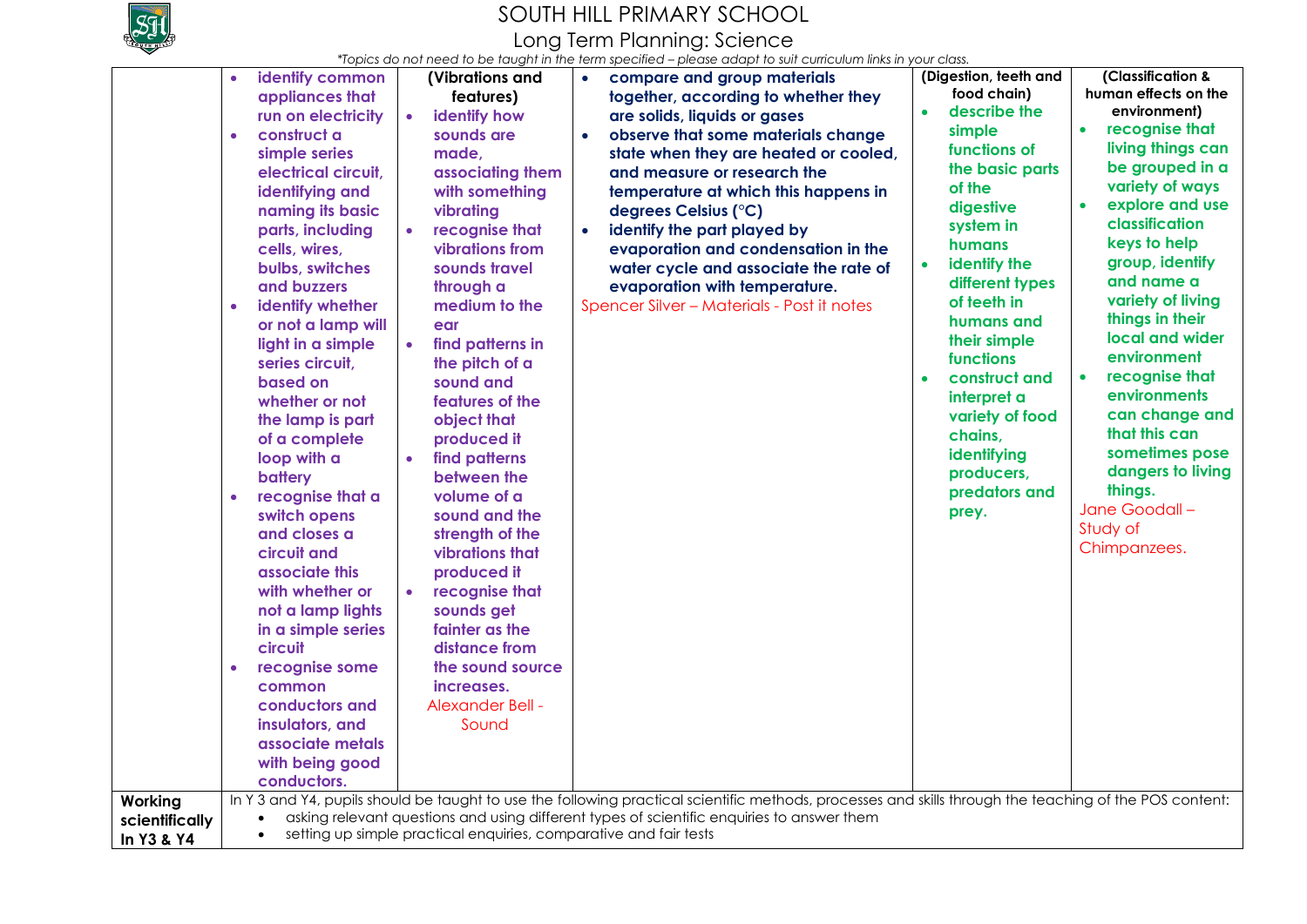

## SOUTH HILL PRIMARY SCHOOL Long Term Planning: Science

*\*Topics do not need to be taught in the term specified – please adapt to suit curriculum links in your class.*

|        | <u> TUDICS QU'ITULITIE O TU DE TOUGHILITITIE TENNI SPECINEU – PIEUSE QUUDI TU SUN CUNCUUN INIINS IN YUUL CIUSS.</u><br>making systematic and careful observations and, where appropriate, taking accurate measurements using standard units, using a range of<br>$\bullet$<br>equipment, including thermometers and data loggers<br>gathering, recording, classifying and presenting data in a variety of ways to help in answering questions<br>$\bullet$<br>recording findings using simple scientific language, drawings, labelled diagrams, keys, bar charts, and tables<br>$\bullet$<br>reporting on findings from enquiries, including oral and written explanations, displays or presentations of results and conclusions<br>using results to draw simple conclusions, make predictions for new values, suggest improvements and raise further questions<br>$\bullet$<br>identifying differences, similarities or changes related to simple scientific ideas and processes<br>$\bullet$<br>using straightforward scientific evidence to answer questions or to support their findings<br>$\bullet$ |
|--------|-----------------------------------------------------------------------------------------------------------------------------------------------------------------------------------------------------------------------------------------------------------------------------------------------------------------------------------------------------------------------------------------------------------------------------------------------------------------------------------------------------------------------------------------------------------------------------------------------------------------------------------------------------------------------------------------------------------------------------------------------------------------------------------------------------------------------------------------------------------------------------------------------------------------------------------------------------------------------------------------------------------------------------------------------------------------------------------------------------------|
| Year 5 | <b>Earth and Space</b><br><b>Properties and Changes of materials</b><br><b>Forces</b><br>Living things and<br><b>Animals including</b><br>(solar system and<br>(Gravity, friction &<br>their habitats<br>humans (Growth,<br>(Dissolving, reactions & separation)<br>movement)<br>machines)<br>(life cycles and<br>development & puberty)<br>compare and group together everyday<br>$\bullet$<br>describe the<br>explain that<br>reproduction)<br>describe the<br>materials on the basis of their properties,<br>movement of the<br>unsupported<br>including their hardness, solubility,<br>changes as                                                                                                                                                                                                                                                                                                                                                                                                                                                                                                     |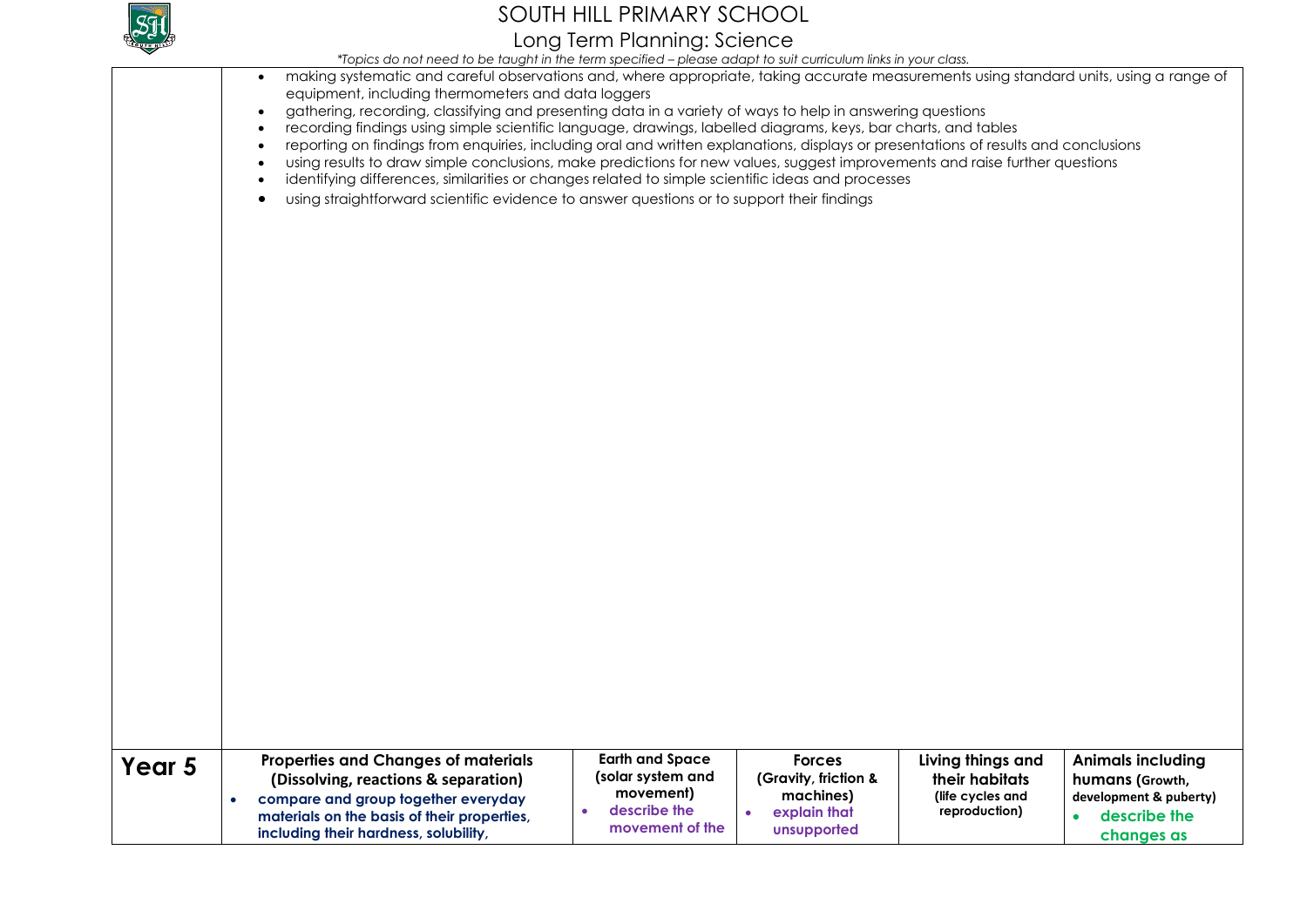

## SOUTH HILL PRIMARY SCHOOL Long Term Planning: Science

*\*Topics do not need to be taught in the term specified – please adapt to suit curriculum links in your class.*

| transparency, conductivity (electrical and                 | Earth, and other               | objects fall         | describe the<br>$\bullet$      | humans develop |
|------------------------------------------------------------|--------------------------------|----------------------|--------------------------------|----------------|
| thermal), and response to magnets                          | planets, relative              | towards the Earth    | differences in                 | to old age.    |
| know that some materials will dissolve in<br>$\bullet$     | to the Sun in the              | because of the       | the life cycles                |                |
| liquid to form a solution, and describe how to             | solar system                   | force of gravity     | of a mammal,                   |                |
| recover a substance from a solution                        | describe the<br>$\bullet$      | acting between       |                                |                |
| use knowledge of solids, liquids and gases to<br>$\bullet$ | movement of the                | the Earth and the    | an amphibian,                  |                |
| decide how mixtures might be separated,                    | Moon relative to               | falling object       | an insect and a                |                |
| including through filtering, sieving and                   | the Earth                      | identify the         | <b>bird</b>                    |                |
| evaporating                                                | describe the Sun.<br>$\bullet$ | effects of air       | describe the life<br>$\bullet$ |                |
| give reasons, based on evidence from<br>$\bullet$          | <b>Earth and Moon</b>          | resistance, water    | process of                     |                |
| comparative and fair tests, for the particular             | as approximately               | resistance and       | reproduction in                |                |
| uses of everyday materials, including metals,              | spherical bodies               | friction, that act   | some plants                    |                |
| wood and plastic                                           | use the idea of<br>$\bullet$   | between moving       | and animals.                   |                |
| demonstrate that dissolving, mixing and<br>$\bullet$       | the Earth's                    | surfaces             | David                          |                |
| changes of state are reversible changes                    | rotation to                    | recognise that       |                                |                |
| explain that some changes result in the<br>$\bullet$       | explain day and                | some                 | Attenborough and               |                |
| formation of new materials, and that this kind             | night and the                  | mechanisms.          | Jane Goodall.                  |                |
| of change is not usually reversible, including             | apparent                       | including levers.    |                                |                |
| changes associated with burning and the                    | movement of the                | pulleys and          |                                |                |
| action of acid on bicarbonate of soda.                     | sun across the                 | gears, allow a       |                                |                |
| Ruth Benerito – wash and wear cotton                       | sky.                           | smaller force to     |                                |                |
| fabrics.                                                   | -Copernicus - theory           | have a greater       |                                |                |
|                                                            | that the sun ia at the         | effect.              |                                |                |
|                                                            | centre of the                  | <b>Isaac Newton-</b> |                                |                |
|                                                            | universe.                      | Gravity              |                                |                |
|                                                            | -Galileo Galilei -             | Galileo Galilei.     |                                |                |
|                                                            | astronomer                     |                      |                                |                |
|                                                            | -Charles Ptolemy-              |                      |                                |                |
|                                                            | astronomer                     |                      |                                |                |
|                                                            | -Patrick Moore -               |                      |                                |                |
|                                                            | astronomer                     |                      |                                |                |
|                                                            | -Brian Cox - Physicist         |                      |                                |                |
|                                                            | -Aristotle                     |                      |                                |                |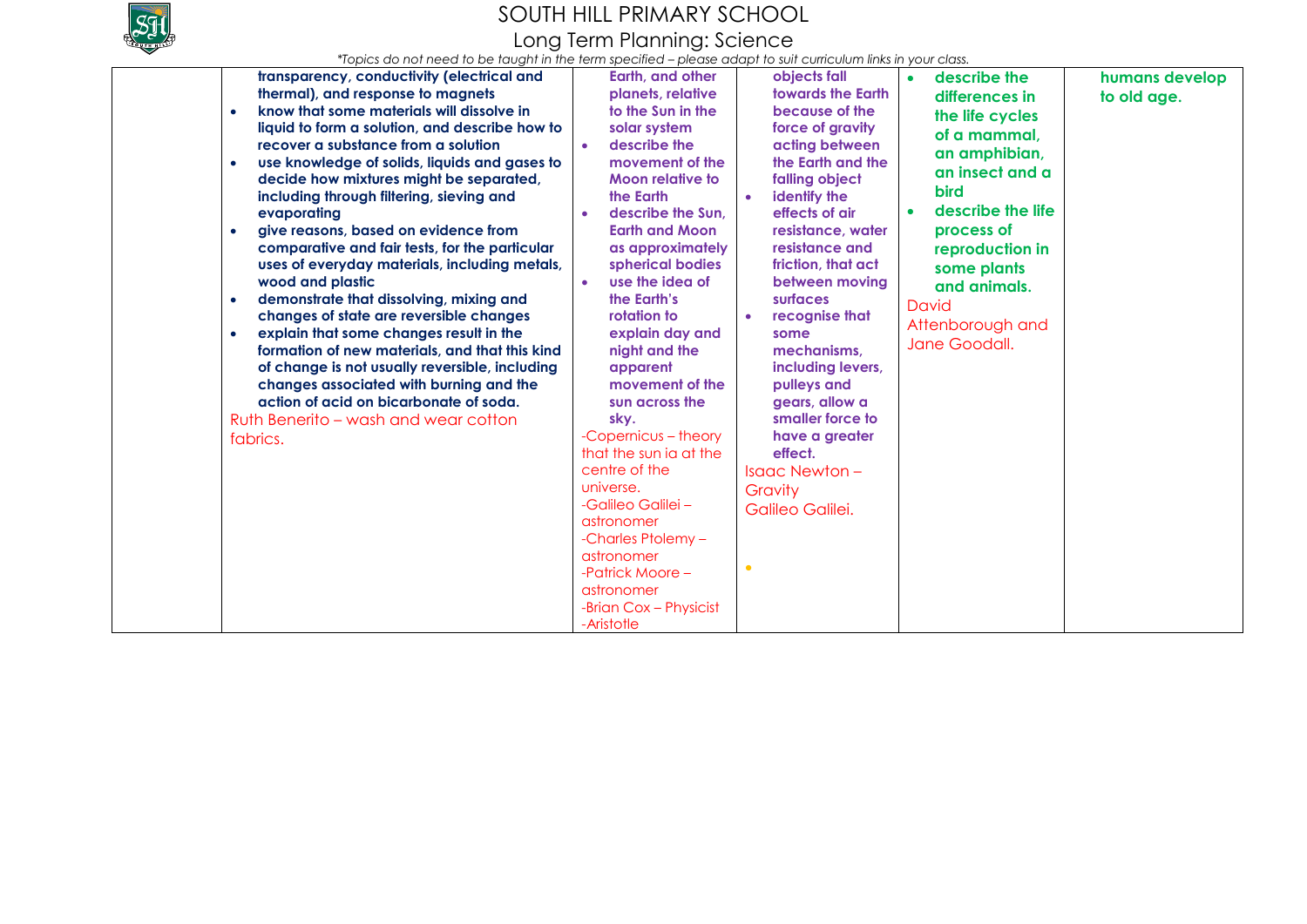

Long Term Planning: Science

| Year 6                  | Light (How light                                                                                                                                                                                                                                                                                                                                                                                                                                                                                                                             | <b>Electricity</b>                                                                                                                                                                                                                                                                                                                                                                                                                                                    | <b>Evolution and</b>                                                                                                                                                                                                                                                                                                                                                                                                                                                                                                                                                                                                                                     | Living things and                                                                                                                                                                                                                                                                                                                                                                                                                                                                                                       | Animals including humans (Circulation and                                                                                                                                                                                                                                                                                                                                |
|-------------------------|----------------------------------------------------------------------------------------------------------------------------------------------------------------------------------------------------------------------------------------------------------------------------------------------------------------------------------------------------------------------------------------------------------------------------------------------------------------------------------------------------------------------------------------------|-----------------------------------------------------------------------------------------------------------------------------------------------------------------------------------------------------------------------------------------------------------------------------------------------------------------------------------------------------------------------------------------------------------------------------------------------------------------------|----------------------------------------------------------------------------------------------------------------------------------------------------------------------------------------------------------------------------------------------------------------------------------------------------------------------------------------------------------------------------------------------------------------------------------------------------------------------------------------------------------------------------------------------------------------------------------------------------------------------------------------------------------|-------------------------------------------------------------------------------------------------------------------------------------------------------------------------------------------------------------------------------------------------------------------------------------------------------------------------------------------------------------------------------------------------------------------------------------------------------------------------------------------------------------------------|--------------------------------------------------------------------------------------------------------------------------------------------------------------------------------------------------------------------------------------------------------------------------------------------------------------------------------------------------------------------------|
| <b>New</b>              | travels)                                                                                                                                                                                                                                                                                                                                                                                                                                                                                                                                     | (Changing circuits                                                                                                                                                                                                                                                                                                                                                                                                                                                    | <b>Inheritance</b>                                                                                                                                                                                                                                                                                                                                                                                                                                                                                                                                                                                                                                       | their habitats                                                                                                                                                                                                                                                                                                                                                                                                                                                                                                          | Health)                                                                                                                                                                                                                                                                                                                                                                  |
| curriculum<br>Sept 2015 | recognise that light<br>appears to travel<br>in straight lines<br>use the idea that<br>light travels in<br>straight lines to<br>explain that<br>objects are seen<br>because they give<br>out or reflect light<br>into the eye<br>explain that we<br>see things<br>because light<br>travels from light<br>sources to our eyes<br>or from light<br>sources to objects<br>and then to our<br>eyes<br>use the idea that light<br>travels in straight lines<br>to explain why<br>shadows have the<br>same shape as the<br>objects that cast them. | and symbols)<br>$\bullet$<br>associate the<br>brightness of a<br>lamp or the<br>volume of a<br>buzzer with the<br>number and<br>voltage of cells<br>used in the<br>circuit compare<br>and give reasons<br>for variations in<br>how components<br>function,<br>including the<br>brightness of<br>bulbs, the<br>loudness of<br>buzzers and the<br>on/off position of<br>switches<br>use recognised<br>symbols when<br>representing a<br>simple circuit in<br>a diagram. | (Evolution, adaption<br>and inheritance)<br>recognise that<br>living things have<br>changed over<br>time and that<br>fossils provide<br>information<br>about living<br>things that<br>inhabited the<br><b>Earth millions of</b><br>years ago<br>recognise that<br>living things<br>produce<br>offspring of the<br>same kind, but<br>normally<br>offspring vary<br>and are not<br>identical to their<br>parents<br>identify how<br>animals and<br>plants are<br>adapted to suit<br>their environment<br>in different ways<br>and that<br>adaptation may<br>lead to evolution.<br><b>Charles</b><br>Darwin/Alfred<br>Wallace $-$<br>theory of<br>evolution | (Classification: plants,<br>animals and microbes)<br>• describe how<br>living things<br>are classified<br>into broad<br>groups<br>according to<br>common<br>observable<br><b>characteristics</b><br>and based on<br>similarities and<br>differences,<br>including<br>micro-<br>organisms,<br>plants and<br>animals<br>give reasons<br>$\bullet$<br>for classifying<br>plants and<br>animals based<br>on specific<br>characteristics.<br>Carl Linnaeus -<br>System of naming,<br>ranking and<br>classifying<br>organisms | $\bullet$<br>identify and name the main parts of the<br>human circulatory system, and<br>describe the functions of the heart,<br>blood vessels and blood recognise the<br>impact of diet, exercise, drugs and<br>lifestyle on the way their bodies<br>function<br>describe the ways in which nutrients<br>and water are transported within<br>animals, including humans. |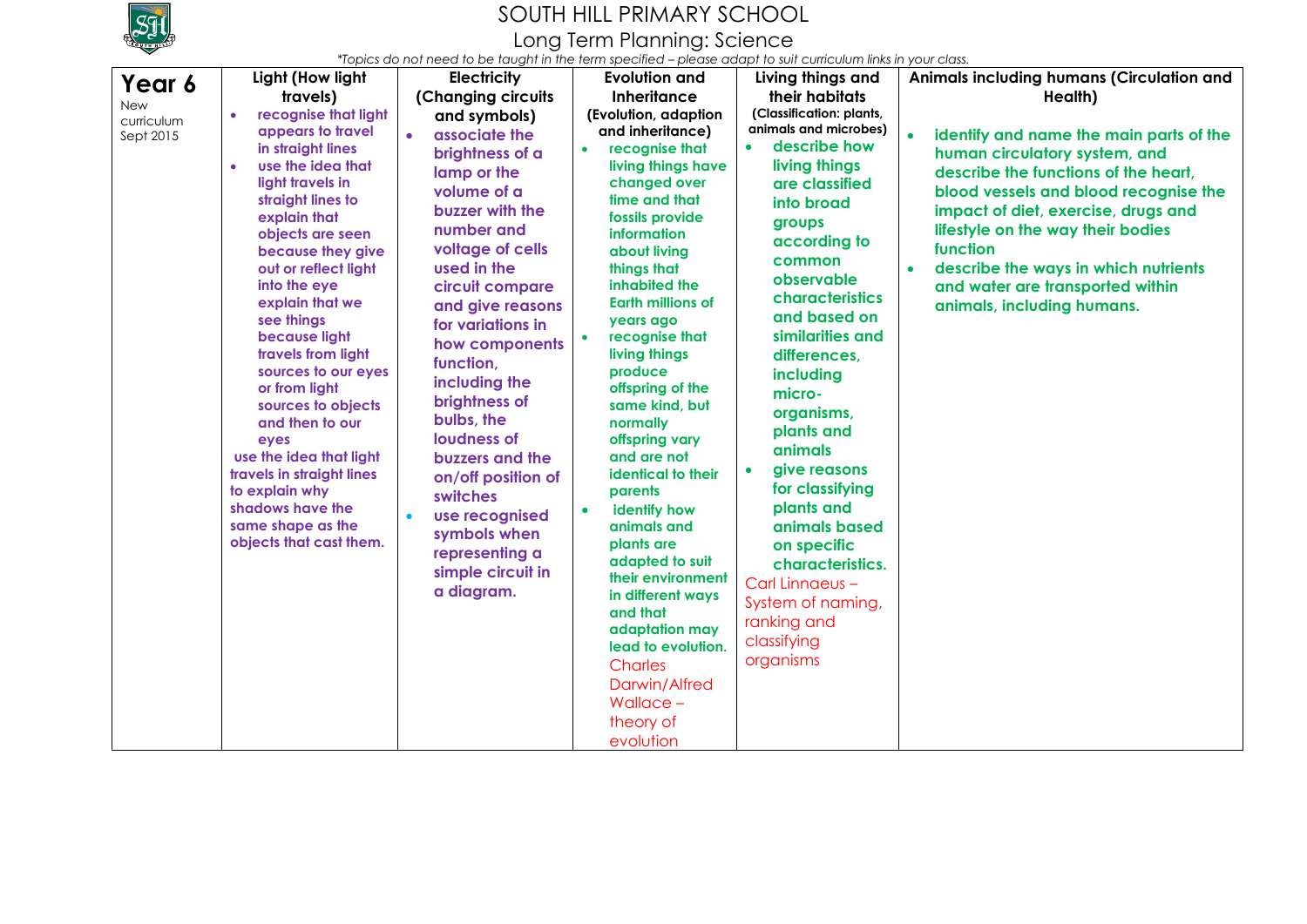

### Long Term Planning: Science

*\*Topics do not need to be taught in the term specified – please adapt to suit curriculum links in your class.*

| Working        | During years 5 and 6, pupils should be faught to use the following practical scientific methods, processes and skills through the              |  |  |  |  |
|----------------|------------------------------------------------------------------------------------------------------------------------------------------------|--|--|--|--|
| scientifically | teaching of the programme of study content:                                                                                                    |  |  |  |  |
| In Y5 & Y6     | planning different types of scientific enquiries to answer questions, including recognising and controlling variables where necessary          |  |  |  |  |
|                | taking measurements, using a range of scientific equipment, with increasing accuracy and precision                                             |  |  |  |  |
|                | recording data and results of increasing complexity using scientific diagrams and labels, classification keys, tables, and bar and line graphs |  |  |  |  |
|                | using test results to make predictions to set up further comparative and fair tests                                                            |  |  |  |  |
|                | using simple models to describe scientific ideas                                                                                               |  |  |  |  |
|                | reporting and presenting findings from enquiries, including conclusions, causal relationships and explanations of results, in oral and written |  |  |  |  |
|                | forms such as displays and other presentations                                                                                                 |  |  |  |  |
|                | identifying scientific evidence that has been used to support                                                                                  |  |  |  |  |

#### **The New Curriculum 2014 Science: Key stage 1**

- The principal focus of science teaching in key stage 1 is to enable pupils to experience and observe phenomena, looking more closely at the natural and humanly-constructed world around them.
- They should be encouraged to be curious and ask questions about what they notice. They should be helped to develop their understanding of scientific ideas by using different types of scientific enquiry to answer their own questions, including observing changes over a period of time, noticing patterns, grouping and classifying things, carrying out simple comparative tests, and finding things out using secondary sources of information.
- They should begin to use simple scientific language to talk about what they have found out and communicate their ideas to a range of audiences in a variety of ways. Most of the learning about science should be done through the use of first-hand practical experiences, but there should also be some use of appropriate secondary sources, such as books, photographs and videos.
- 'Working scientifically' is described separately in the programme of study, but must always be taught through and clearly related to the teaching of substantive science content in the programme of study. Throughout the notes and guidance, examples show how scientific methods and skills might be linked to specific elements of the content.

Pupils should read and spell scientific vocabulary at a level consistent with their increasing word reading and spelling knowledge at key stage 1.

### **The New Curriculum 2014 Science: Lower Key stage 2 (3 & 4)**